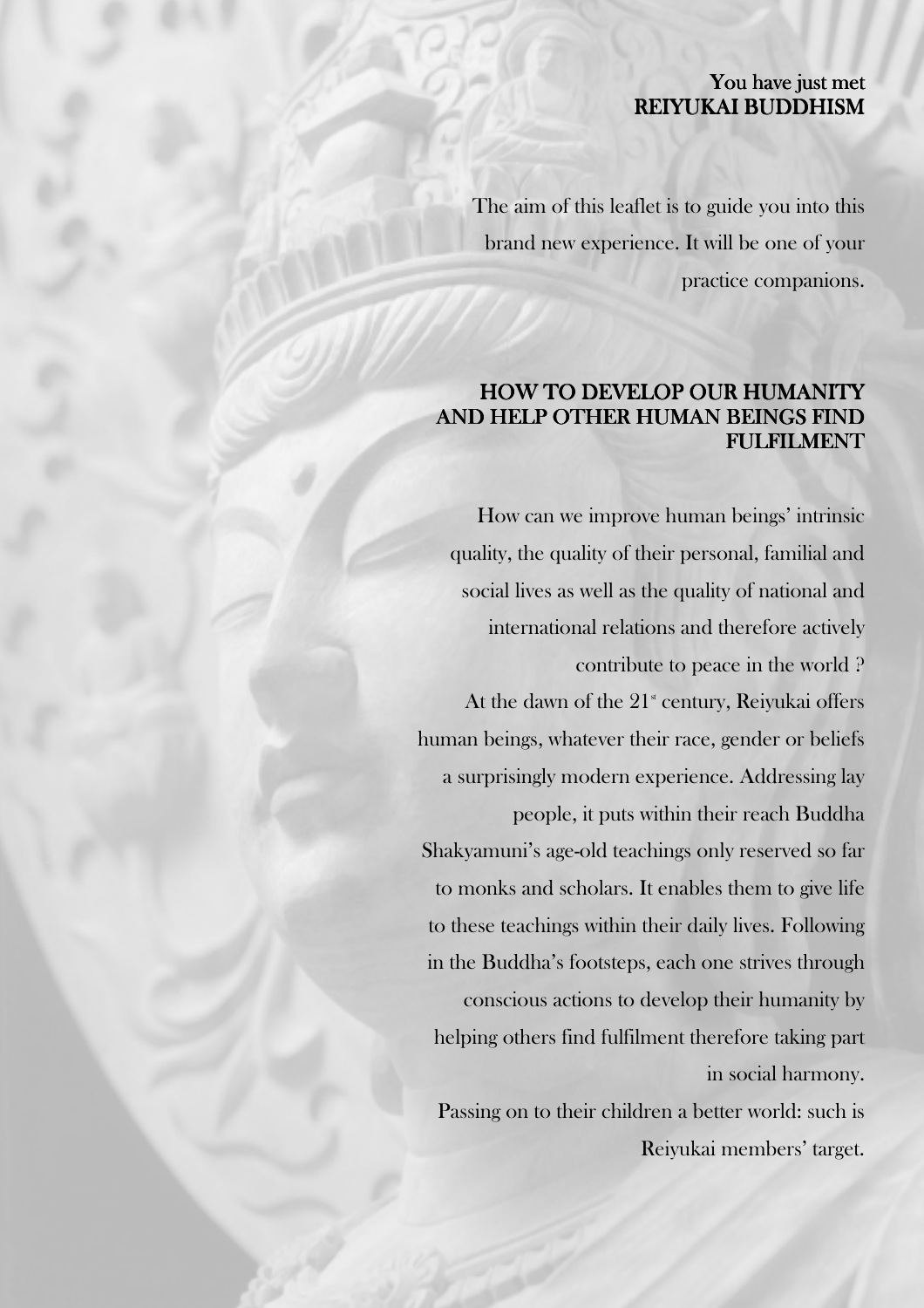## ADOPTING THE RIGHT ATTITUDE TO A NEW TEACHING

Any apprenticeship requires a certain attitude: the conscience not to know in advance, the desire to learn as well as confidence in those who were here first. This very attitude, adopted at the start of our search, will have to accompany it from now on. And if one can apparently sum up the Reiyukai practice as follows: reciting the Sutra and sharing with others Buddha Shakyamuni's teachings, it is nevertheless essential to accompany these actions with a very particular spirit and intention. Let us thus aspire with confidence to create in ourselves a virgin and fertile space where all our practice experiences can come to life.

#### CAN WE BECOME BODHISATTVA?

Let us open our family album.

It is not difficult to notice how much we resemble some of its members. Indeed, the similarity is not only physical and we come from these countless family links woven for generations. Similarly our inner self has been forged through the many relationships created since our birth. Each of these relationships has moulded us through reciprocal influences.

Such is the reality of human beings who are born and grow up connected to others. It is also on the field of these relationships that following the Buddha's example, we can develop our humanity until perfection. Sharing the teachings of Reiyukai Buddhism with those who are around us, encouraging them and accompanying them on that path throw light on these relationships with a brand new meaning and make true fulfilment emerge.

While sincerely wishing that all human beings linked to us –and particularly our practice companions –aspire to develop themselves too, we endeavour to help others on the path to evolution in a dynamic, creative and concrete ways. That everyday commitment, along with our reading of the Sutra is a source of endless realizations and transformations: transformation of our inner selves and consequently of the very essence and quality of our relationships with others and with our environment.

### WHY DO WE READ THE SUTRA?

Let us consider the reality of our life and of our heart. We will notice then that we are often self satisfied and more naturally inclined to satisfy our needs or personal desires than to work for our progress as well as for the others'.

Reciting the Sutra awakens a different kind of heart: the heart of someone for who progress, whether personal or universal, is the essential ingredient in life. It encourages us to discover and to go beyond our own limits and develop an inquiring spirit in all our relationships. Only by cultivating such a heart will we pass on a better world to our children.

If the last century was in many domains – social, scientific, technique and so on – the century of progress, this very notion, object of many reflections, is imbued with our ideas and conceptions. The state of human perfection realised by the Buddha in his life is a very difficult state to comprehend. It is nevertheless towards this state, on this path that we, Reiyukai members, aspire to tread on step by step, guided by the Sutra, the book that is a testimony of the Buddha's enlightenment path.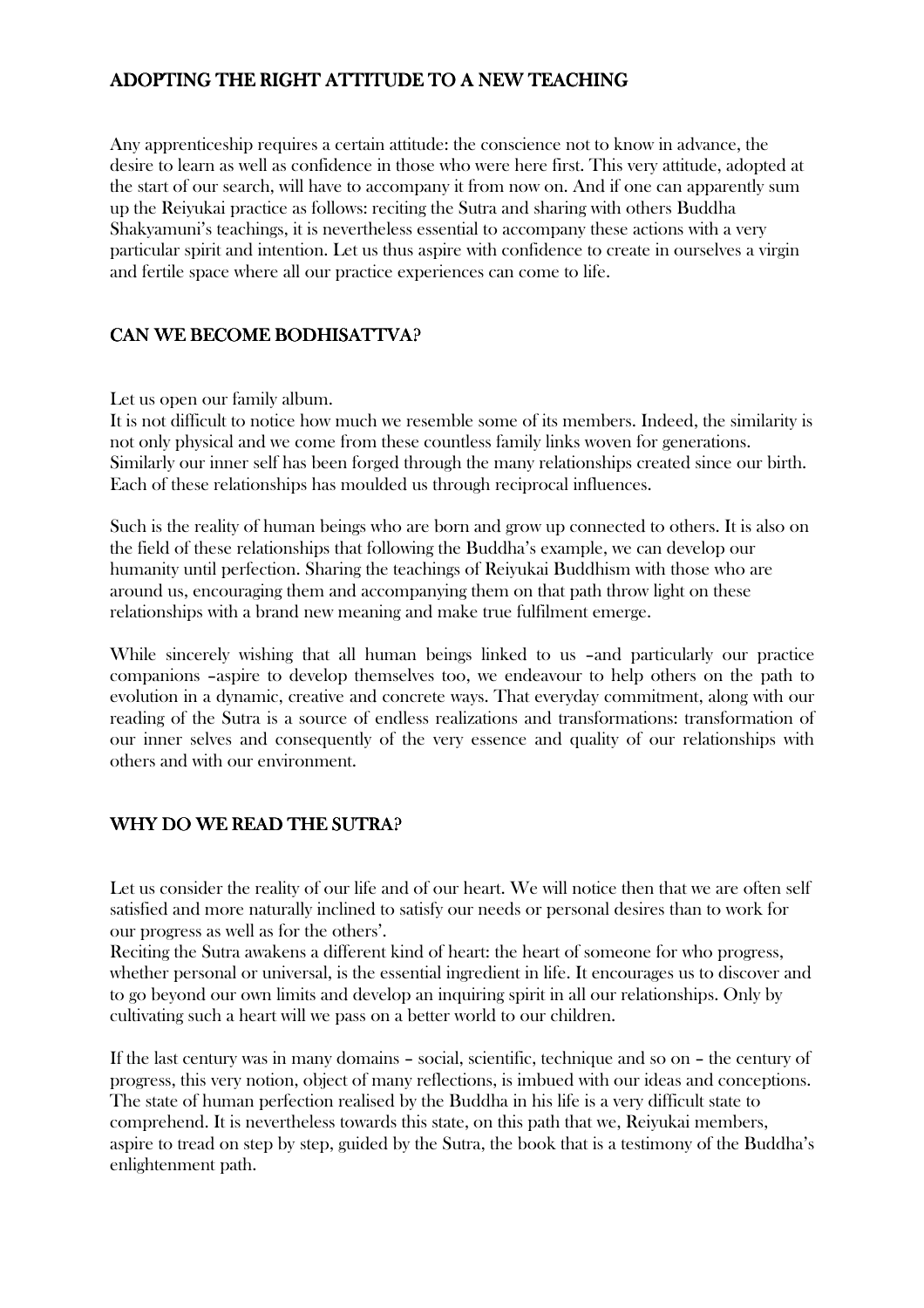Reciting the Sutra is also the privileged moment when we connect ourselves to our relatives, our nearest and dearest and to our ancestors, wishing that we might progress together. It is to make us become conscious of this link with our family that we have placed a small wooden plank where one can read our wish for our ancestors to aspire to progress towards enlightenment.

The state of mind with which we start reciting the Sutra is essential. Our goal is to discover a teaching unknown to us so far without dwelling on hasty individual interpretations since whatever we can understand while reciting it, we will only realise the meaning of what is written in the Sutra when we accomplish the practice of bodhisattva. The true meaning of the Sutra being beyond our intellectual understanding, we invite you to let it permeate in to you more than to read it as any ordinary book.

# LISTENING AND VERIFYING

In order to benefit from this extraordinary experience constituted by the transmission of the Buddha's teaching and the reading of the Sutra, we encourage you to seek for the meaning in which you can realise these actions by your elders. The most experienced Reiyukai members will pass on to you living teachings. By verifying them, you will make them alive in your turn.

There are so many qualities that we need to develop: the ability to hear the teaching and the heart to look for the meaning of what is being said, not with our head but thanks to our actions; such is the essential prerequisite to real progress! Let us be vigilant and preciously retain this essential attitude all along our path. Your elders follow exactly the same process; they seek teachings by their elders and by testing the truth of these teachings, they bring life to practice. This is how the "water of the Dharma" is passed on.

## WHERE CAN YOU HEAR THE TEACHINGS?

Sharing your experience with other members within your family of practice and at larger gatherings will also enable you to hear teachings, to validate the meaning of your experience and to go deeper into it.

You can participate in

- a monthly gathering of your practice family

- a monthly gathering at the Reiyukai Centre in Nantes – France.

- a "Mirokusan" seminar, once or twice a year at the Reiyukai Centre in Nantes – France.

- spontaneous meetings or discussions at your elders' place.

We do hope that reading this guide will enable you to find a leading thread to approach this brand new experience and that you will be able to clarify the questions that may have arisen from your search.

Good luck to you! / Take heart!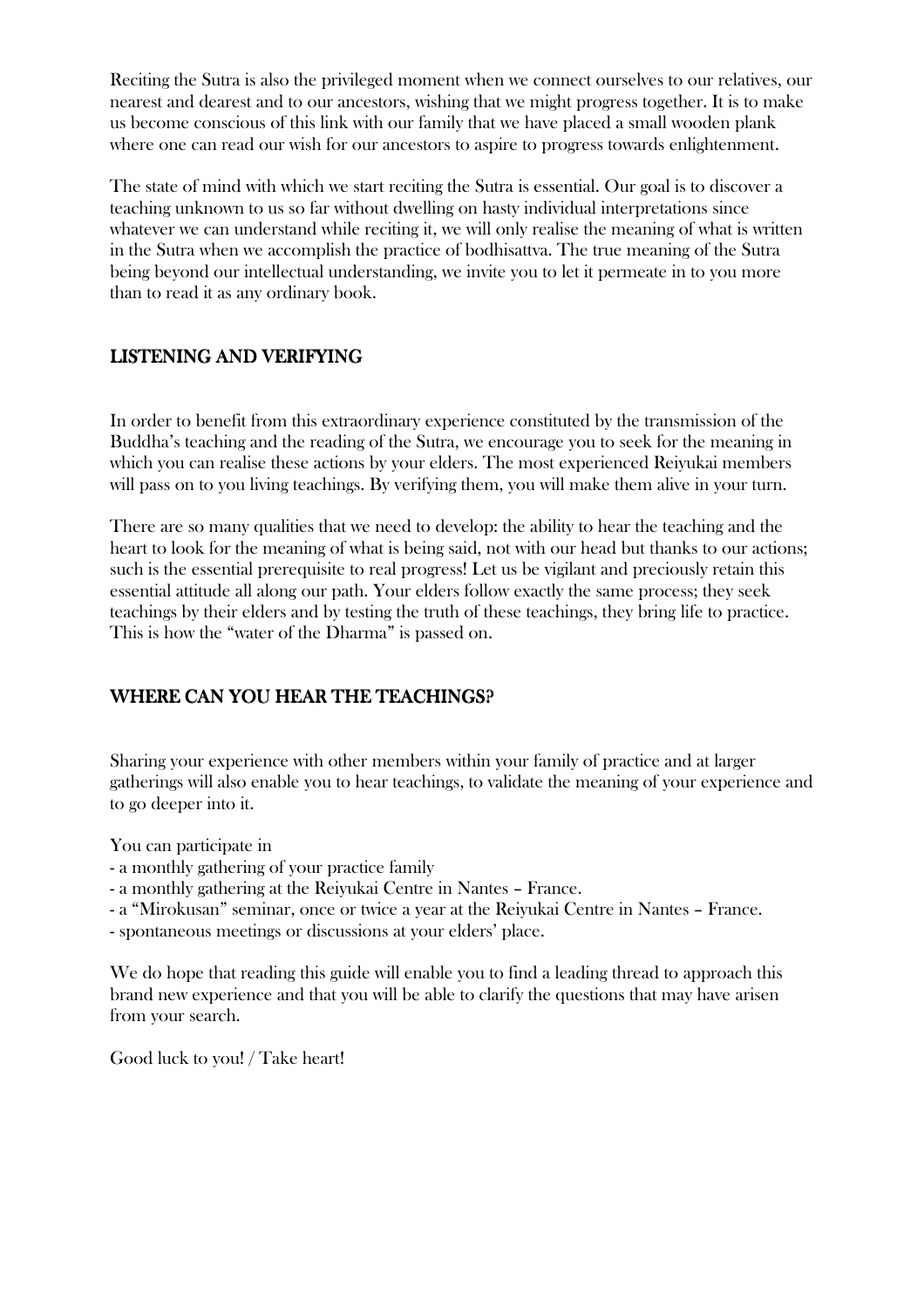#### THE STORY OF REIYUKAI

Kakutaro KUBO founded Reiyukai in Japan in 1920 as an answer to the dehumanisation and degradation of the world which he witnessed at that time. According to him, the progress of each human being was the key to the improvement of our contemporary societies and to the development of peace in the world. He considered the teaching of Buddhism -as exposed in the Mahayana (Great Vehicle)- the road able to lead men towards their accomplishment. He created then a lay practice based on the teachings of the Lotus Sutra (the ultimate sutra of this tradition) that could thus enable each one to put into practice and to realise with others the teaching(s) of Shakyamuni Buddha in their daily lives. Along with Kimi KOTANI, co-founder and first president of Reiyukai, he guided the members of Reiyukai on this path towards realisation until his death in 1944.

After the Second World War, the Japanese were essentially preoccupied by the economical rebuilding of their country. Kimi KOTANI found it essential to work at the same time for the construction of human beings: she invited Reiyukai members to work twice as hard towards their evolution and everybody's development. Since 1950, Reiyukai has particularly paid attention to the young. It has created meeting and practice places; a junior and a high school were built, opened to practicing as well as non practicing students whose main aim was young people 's harmonious development keeping outside any competitive spirit At the same time, Reiyukai got involved in many a social and humanitarian actions, sometimes collaborating with NGOs such as the Red Cross. These actions are still taking place today. In Japan, Reiyukai is registered for the Education ministry as a religious congregation, directed to the public benefit.

Before her death in 1971, founder Kimi KOTANI expressed the wish Reiyukai be born in other countries in order to contribute to building peace in the world together. Since 1972, Reiyukai has developed in 18 countries.

In 1975, Claudine CARAYOL went to Japan motivated by her interest in Japanese culture and philosophy. She met there both her husband and thanks to him Reiyukai. In 1979, Claudine and Yasukazu SHINODA, inspired by their personal motivation settled in France where Reiyukai took the form of a non-profit organization conforming to a law passed in 1901; each member paid a 20 F monthly subscription, which was about the same in every country of the world. In 1985, thanks to the subscriptions of Japanese members -donations having always been strictly forbidden since the creation of Reiyukai- Reiyukai purchased a building in order to offer French Reiyukai members a place to meet and practice.

Like Japan-Reiyukai, and alongside their Buddhist search, French Reiyukai members organize social and cultural events among different associations. In 1987, "Forum Mélinière", whose aim is mostly cultural was born. It has provided conferences, diverse exhibitions, foreign language lessons, theatre, choir, activities for the family… Since 1988 "the Cooperation Circle" has aimed at working for better human relationships within companies. In 1989, "Starting Point". organized the first national youth competition and took part in the international finals under the aegis of the UNESCO. Young people from many countries had thus the opportunity to exchange about the positive plans they had realised in order to shape and build their lives.

In 1997, France-Reiyukai became a member of the European Buddhist Union which federates European Buddhist communities.

Today the organization has about 2000 members.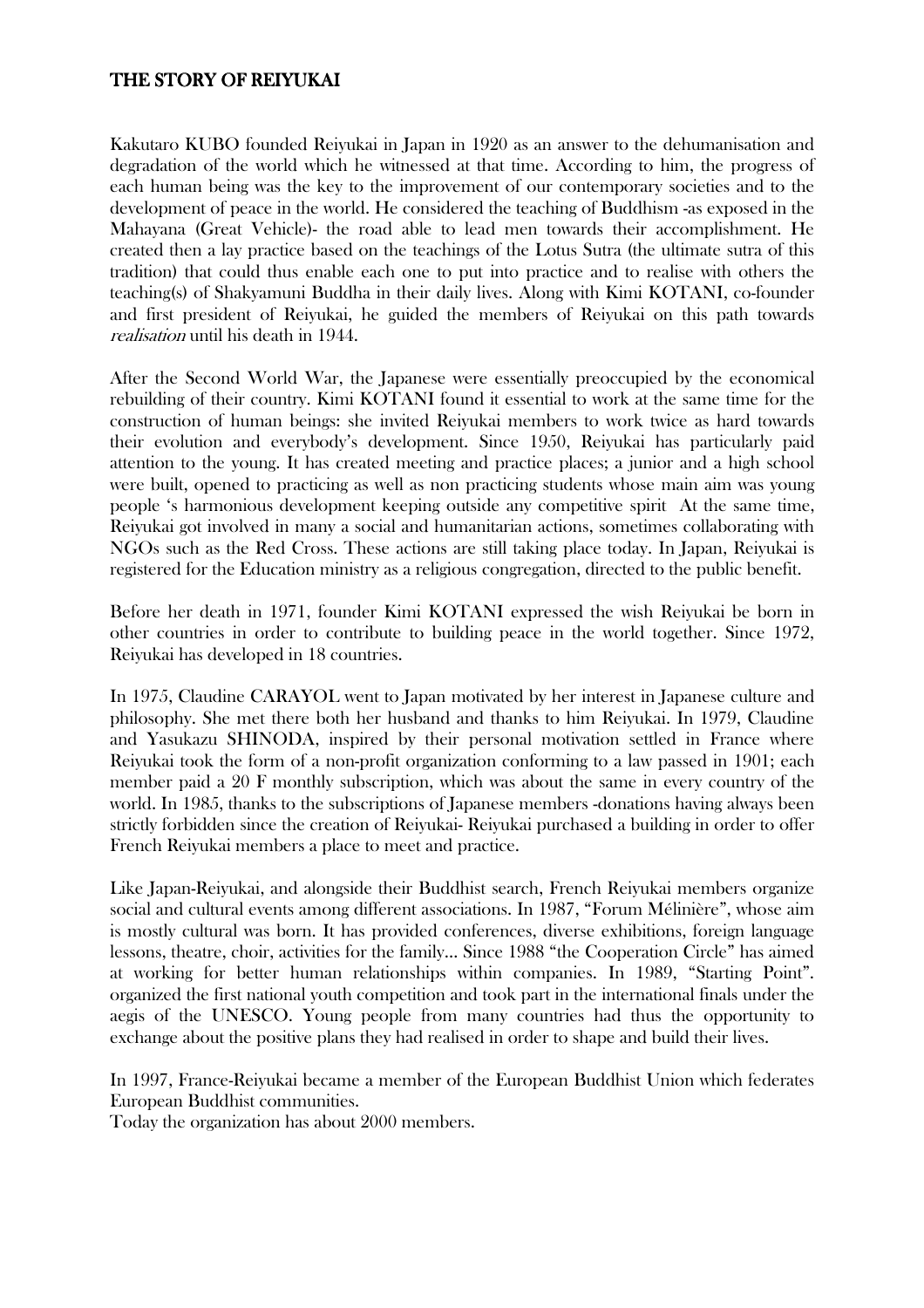#### THE BUDDHA THE BUDDHA

Crown prince of the Sakya clan, Buddha was born about 2,500 years ago in Kapilavatsu, India. His patronymic name was Gautama and his own name was Siddharta.

In his childhood, on his father's orders, he was kept away from all outside contacts. Despite this precaution, he discovered old age, diseases and death on successive secrete outings. Deeply moved by these different states of life, he decided to look for the means of putting an end to human sufferings. On his fourth outing he met a begging monk who, in spite of his shabbylooking appearance shows absolute mastery and great serenity. As a consequence, he left his palace, his family and became a begging monk: it was the beginning of a long quest.

He spent many years among Brahmans, experimented different paths leading to wisdom and knowledge. He developed his conscience thus and sharpened his vision on the nature of life phenomenon.

After years of endless search, he attained enlightenment, the revelation of liberating knowledge while meditating under the tree of the Bodhi. Gautama became the Buddha, the enlightened, the one who has reached the Bodhi, supreme enlightenment.

He spent the rest of his life passing on teachings to his disciples enabling them to progress on the path to enlightenment.

#### THE SUTRA

The Reiyukai practice is based on one of the fundamental texts of Mahayana Buddhism, the Lotus Sutra of the True Law, commonly known as the Lotus Sutra.

The Buddha's teaching, often called the Buddha's Dharma on account of its Sanskrit origin, kept in memory by his disciples was later transcribed and compiled in collections called "sutras".

There are numerous sutras: people say there are more than 84,000 of them! Among all these spiritual accounts, the Lotus Sutra enjoys a special prestige. Being the Buddha's ultimate teaching, it is said to be the most precious of the Mahayana's sutras, the "king of the sutras" the very teaching of which the vast majority of Asian Buddhism refers to.

In order to enable people to recite the Buddha's teaching on a daily basis, founders Kubo and Kotani created a compendium -called the "Blue Sutra"- out of extracts of the Lotus Sutra and of two other sutras respectively named "Immeasurable Meaning Sutra" and the "Practice by Meditation on Fugen Bodhisatva", the collection of the three constituting the Threefold Lotus Sutra.

Reiyukai members use the Blue Sutra as well as the complete version of the Lotus Sutra.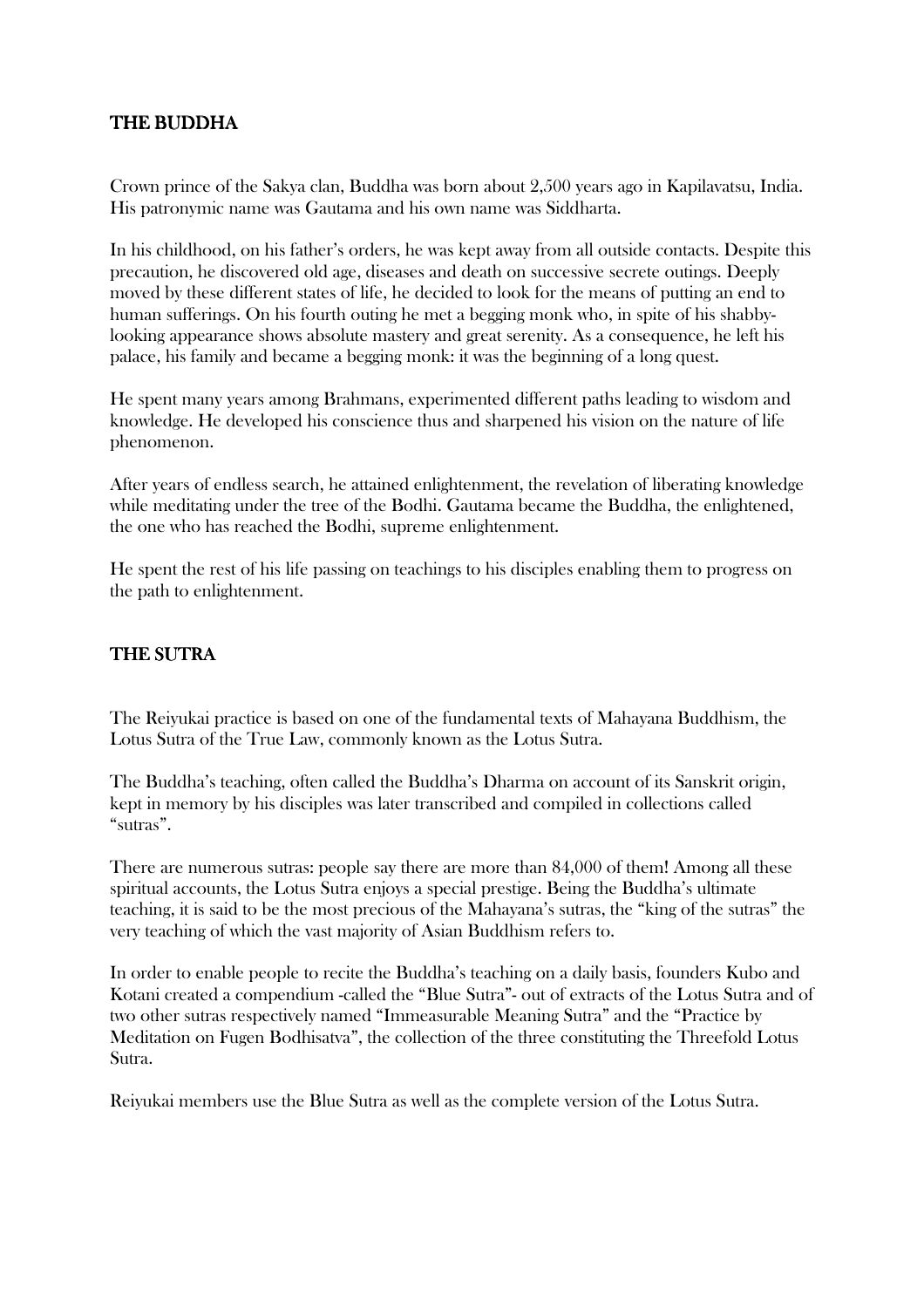## BODHISATTVA BODHISATTVA

The Sanskrit word "bodhisattva" is generally translated as "awakening being". It describes a human being who aspires to becoming an utterly realised being, a Buddha.

As a consequence there are infinite and various actions evoked in the Lotus Sutra, actions realised by numerous bodhisattvas, compassionate human beings, aspiring to relieving human beings from all sufferings. Examples of benevolence, of courage and so on, bodhisattvas, searching for enlightened wisdom are described in the sutras of Mahayana Buddhism as adorned with extraordinary qualities and immeasurable merits.

Yet, here is the essential message delivered by the Lotus Sutra: the supreme path is that of the bodhisattva who passes on the Buddha's teaching. This bodhisattva, spurred on by the loving kindness that all living beings without exception may one day reach enlightenment, helps and accompanies those who wish to get on that path. The Lotus Sutra incites each one to become a bodhisattva "teacher of the Dharma".

Such a bodhisattva, by accomplishing this practice consisting in passing on the Buddha's teaching inevitably realises the "six perfections" in himself. According to the Sutra the benefits that result for the world and for himself from this very practice of transmission are incomparable and infinite. It is such a bodhisattva that the Reiyukai encourages us to become.

## THE LAW OF CONDITIONED PRODUCTION OF CAUSES AND EFFECTS

Reiyukai Buddhism is based on the concept that each one moves forward towards wisdom provided they understand the essential meaning the law of relation and interdependence of all that exist takes in their lives and on condition they realize how that law is at work within themselves. This law is the basic principle of Buddhism; it is also called the law of conditioned production of causes and effects.

According to this principle, the universe is a network where all phenomena are linked and interdependent in time and space. Nothing can exist on its own; as soon as something exists, it is necessarily linked in some ways to other things that exist or that have existed in the past and will have consequences in the future. The world of things, of living beings and of ideas- the very network of existence- is an indication of the conditioned production of causes and effects. This insight into the interrelation of all that exists enables us to understand the connection we have to past, present and future phenomena and to our kind.

Realising that everything changes and that nothing can exist independently offers human beings the unexpected possibilities to transform themselves on the basis of their present reality.